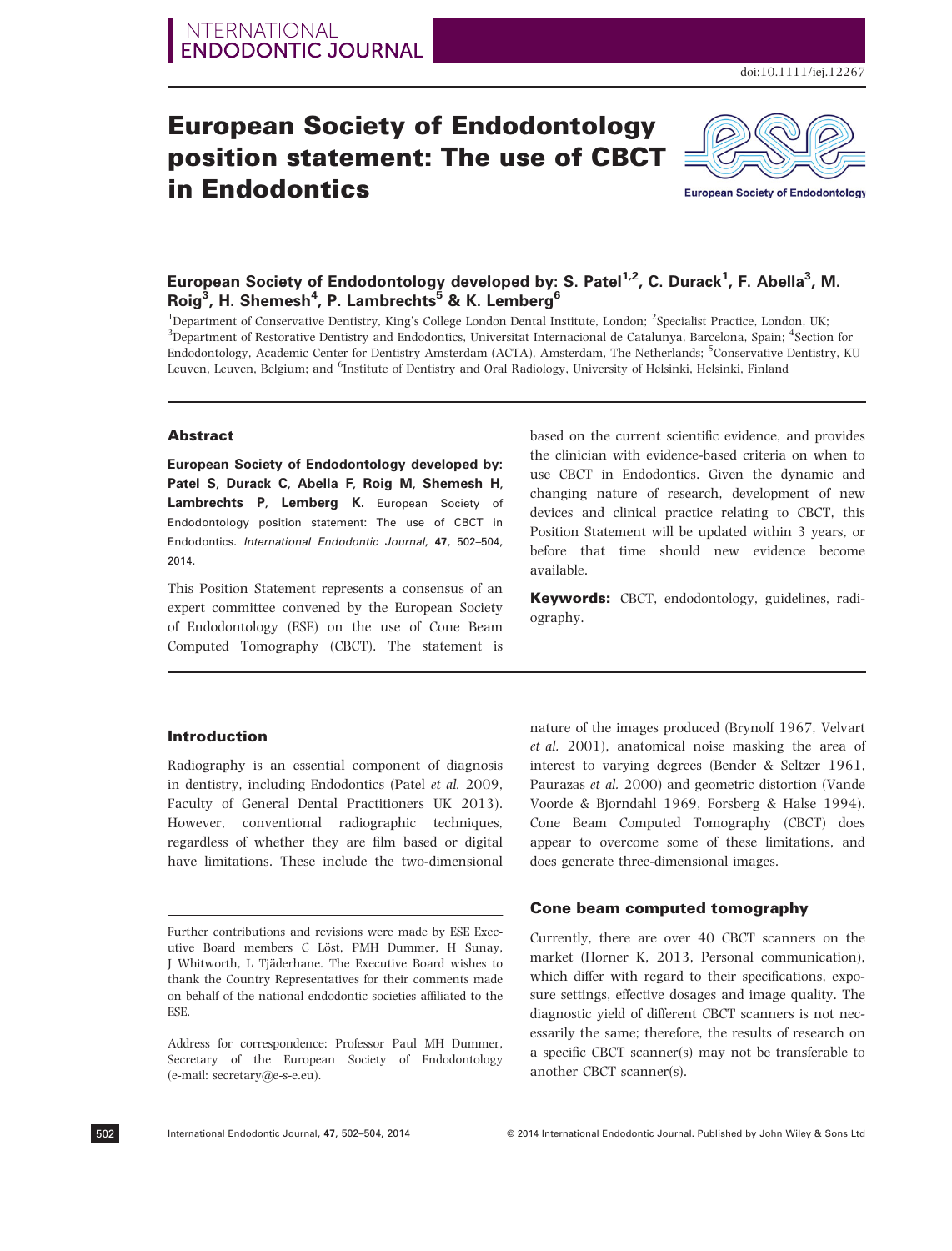Clinicians must have core knowledge of CBCT radiography before requesting CBCT scans, and must regularly update their knowledge (Brown et al. 2014). The principles of radiation protection must be adhered to (IRMER 2000, Holroyd & Gulson 2009, Patel & Horner 2009). A CBCT scan should have a net benefit to the management of a patient's (suspected) endodontic problem. A comprehensive discussion must take place between the clinician and patient; only then is the patient's consent to undergo a CBCT procedure valid.

As with any ionizing radiation imaging device, the radiation dose must be kept 'as low as reasonably achievable' (ICRP 2007). Indeed, when considering whether to use CBCT, there is a much greater responsibility on clinicians to justify its use due to the increased ionizing radiation. The size of the 'field of view' (FOV) varies between CBCT scanners, from 3 to 4 cm up to 20 cm. Some CBCT scanners have a fixed FOV; others have the option to change the FOV size to suit the clinical situation. Only a limited FOV is suitable for endodontic purposes as it limits the area being irradiated to only the region of interest (SEDEN-TEXCT 2012, Brown et al. 2014). By doing so, the effective dose to the patient is reduced, and the reconstructed images produced have typically a higher spatial resolution than larger FOV scans (Pauwels et al. 2012). Whenever possible, the mA and exposure times should also be reduced (SEDENTEXCT 2012).

All equipment must be maintained correctly, and individuals involved in the patient journey must be trained correctly and, where appropriate, dose levels monitored (Brown et al. 2014). A robust quality assurance programme including appointing a suitably qualified Radiation Protection Advisor is mandatory before and after a CBCT scanner has been installed (IRR 1999, IRMER 2000, Holroyd & Gulson 2009). Due to the higher levels of scattered radiation, risk assessment for the need of personal dosimetry devices for staff involved in taking CBCT scans should be carried out before installation of CBCT scanners (Holroyd & Gulson 2010).

#### Assessment of images

The entire volume of data must be assessed and reported on. This would normally be completed by the clinician who has prescribed the scan, or the practitioner who has taken the scan; however, it is essential to refer the CBCT image data to a competent person if the interpretation of the scan is beyond the competence of the clinician who has prescribed and/ or taken the scan (SEDENTEXCT 2012). This would normally be a maxillofacial radiologist; however, national guidelines for the evaluation of CBCT images must be followed.

## Criteria for use of CBCT in endodontics

A CBCT scan may only be considered after a comprehensive clinical examination has been carried out, and appropriate conventional radiographs have been taken and assessed (Patel 2009, SEDENTEXCT 2012). As with any device emitting ionizing radiation, the benefits of the CBCT scan must outweigh the risks (ICRP 2007). This is particularly important in children and adolescents who are more radiosensitive to the potential effects of ionizing radiation (Theodorakou et al. 2012). The ALARA principle ("as low as reasonable achievable") has to be considered in all cases.

A request for a CBCT scan should only be considered if the additional information from reconstructed three-dimensional images will potentially aid formulating a diagnosis and/or enhance the management of a tooth with an endodontic problem(s).

Cone Beam Computed Tomography with a limited FOV may be considered in the following situations:

- Diagnosis of radiographic signs of periapical pathosis when there are contradictory (nonspecific) signs and/or symptoms;
- Confirmation of nonodontogenic causes of pathosis;
- Assessment and/or management of complex dento-alveolar trauma, such as severe luxation injuries, suspected fracture of the overlying alveolar complex and horizontal root fractures, which may not be readily evaluated with conventional radiographic views;
- Appreciation of extremely complex root canal systems prior to endodontic management (for example, class III & IV dens invaginatus);
- Assessment of extremely complex root canal anatomy in teeth treatment planned for nonsurgical endodontic re-treatment;
- Assessment of endodontic treatment complications (for examples, [post] perforations) for treatment planning purposes when existing conventional radiographic views have yielded insufficient information;
- Assessment and/or management of root resorption, which clinically appears to be potentially amenable to treatment;